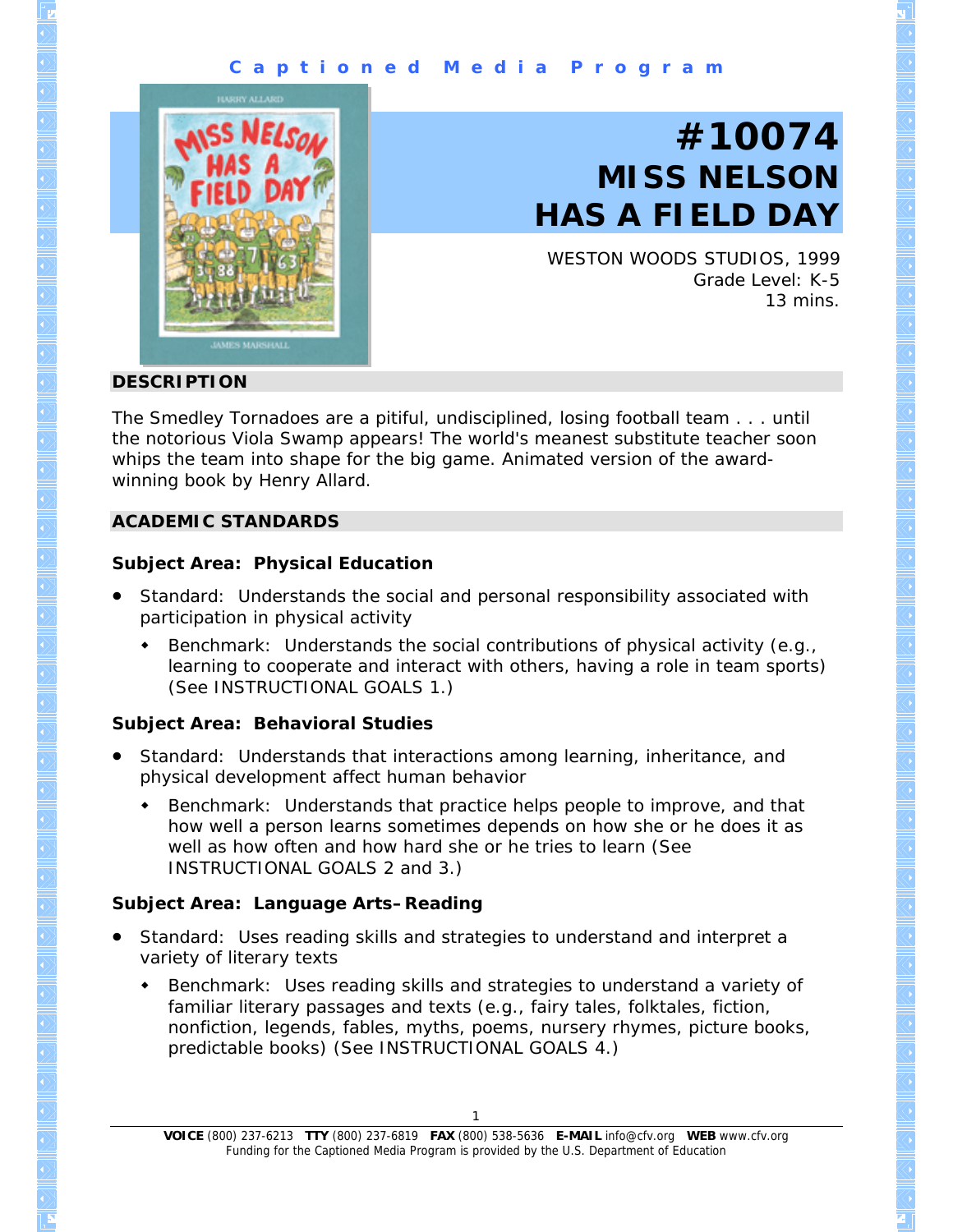## **INSTRUCTIONAL GOALS**

- 1. To learn about the importance of hard work and team effort.
- 2. To discover problem-solving techniques.
- 3. To explore the benefits of perseverance and a positive attitude.
- 4. To promote the reading of children's literature.

## **VOCABULARY**

- 1. coach
- 2. expert
- 3. field
- 4. football
- 5. get results
- 6. give him the business
- 7. gloom
- 8. lose
- 9. make mincemeat
- 10. practice
- 11. rest
- 12. substitute
- 13. team
- 14. witch

- **BEFORE SHOWING**
- 1. Read the book *Miss Nelson Has a Field Day* by Harry Allard.
- 2. Discuss winning and losing in sports.
	- a. How does it feel to win? To lose?
		- b. What makes a good team player?
	- c. How does it feel to work together with others to achieve something?
	- d. How do you feel before a game? After a game?
	- e. What might you tell a friend who is about to play an important game?

## **AFTER SHOWING**

## **Discussion Items and Questions**

- 1. What was making the children and staff at Horace B. Smedley School so sad?
- 2. What was happening at football practice? Why?
- 3. What happened to Coach Armstrong?
- 4. What did Miss Nelson overhear when she passed by Lulu's? Who else heard the kids talking?
- 5. What did Miss Nelson decide to do to try to solve the team's problem? Who did she make an important phone call to?
- 6. Describe what happened when Mr. Blandsworth tried to impersonate Viola Swamp.
- 7. Who did the children think was the new coach? How did Coach Swamp improve the team?
- 8. What happened when Mr. Blandsworth went to ask Miss Nelson who Coach Swamp was? What did the viewer find out from this scene and the very next scene?
- 9. How did Coach Armstrong feel when he returned to football practice? Who was watching from the school?
- 10. What happened at the big football game on Thanksgiving Day?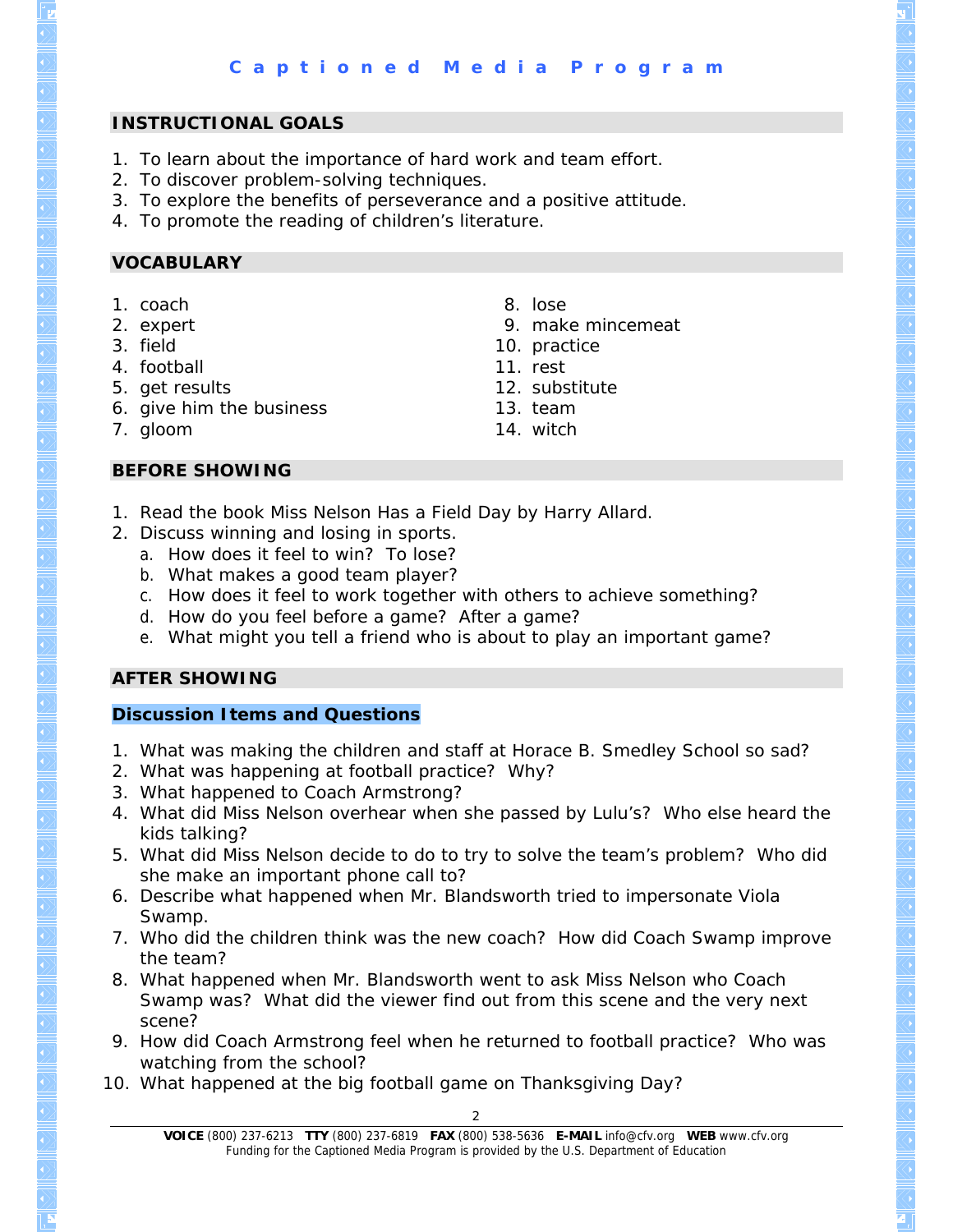11. Who did the coach turn out to be at the end of the story? Who filled in for Miss Nelson at school? Did you think Miss Nelson and her sister were twins?

## **Applications and Activities**

- 1. Discuss how Miss Nelson behaved when she disguised herself as Coach Swamp. Include discussions about body language and facial expressions. Practice showing emotions.
	- a. Make paper plate masks with a happy face on one side and a mean face on the other side.
	- b. Wear the happy face masks and demonstrate some basic body movements and activities that show what you do when you are happy.
	- c. Wear the mean face masks and demonstrate the movements and activities that might accompany this emotion.
- 2. Review the way Miss Nelson solved the problem in the story. Present several hypothetical problems. Explore problem-solving strategies to find solutions.
- 3. Attend a sporting event. Watch for ways that the players demonstrate sportsmanship, how they work as a team, and how discipline and hard work help them to achieve their goals.
- 4. Teach a new PE or art skill. While learning the skill, remember that there are different things people do to learn new skills. Discuss the value of practice, attitude, and patience.
- 5. Practice teamwork. Divide into small groups to plan a party. Each team plans one part of the party (i.e., food, games, or decorations). All the teams work together to hold the party.
- 6. Read other books about Miss Nelson by Harry Allard (*Miss Nelson is Back* and *Miss Nelson is Missing!*). Compare and contrast the stories.

## **SUMMARY**

Nothing seems to help the hapless football team at the Horace B. Smedley School--not the depressed Mr. Blandsworth or the ineffective Coach Armstrong. Everyone is down in the dumps until the arrival of the notorious Viola Swamp who takes it upon herself to whip the team into shape for the big Thanksgiving game. Do the Smedley Tornadoes dare lose again?

## **CMP RELATED RESOURCES**

- *[Miss Nelson is Back](http://www.cfv.org/titledetail.asp?dn=10075)* #10075
- *[The Teacher From the Black Lagoon](http://www.cfv.org/titledetail.asp?dn=10100)* #10100
- *[The Clown of God](http://www.cfv.org/titledetail.asp?dn=10091)* #10091



3

**VOICE** (800) 237-6213 **TTY** (800) 237-6819 **FAX** (800) 538-5636 **E-MAIL** info@cfv.org **WEB** www.cfv.org Funding for the Captioned Media Program is provided by the U.S. Department of Education